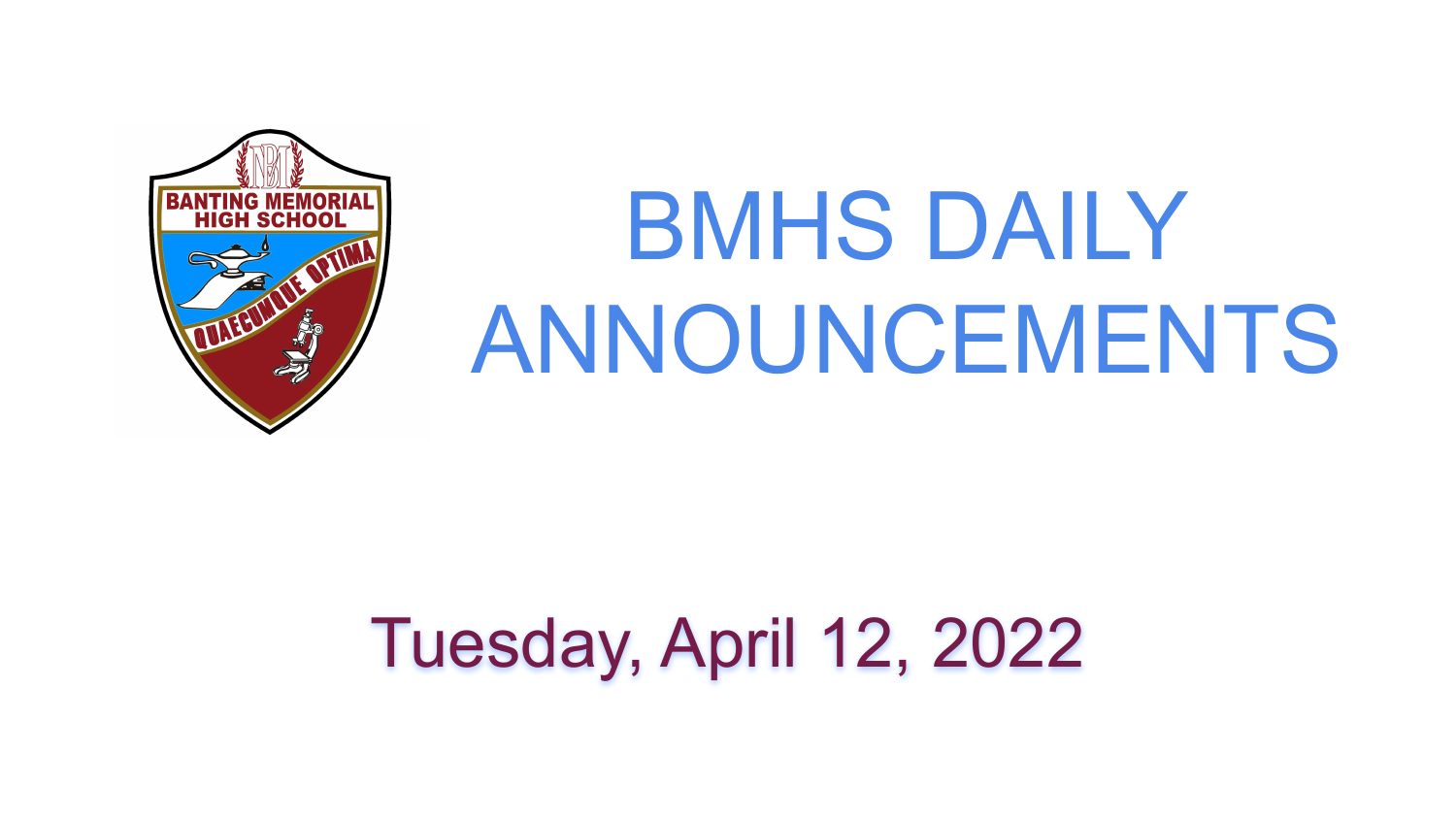## JOIN YOUR GOOGLE CLASSROOM



Tuesday, April 12, 2022



Google Classroom

Every student should join their graduating class' Google Classroom to stay up to date with grade specific announcements!

Grade 9 Class of 2025 - 7fdotgt

Grade 10 Class of 2024 - pqn6r6b

Grade 11 Class of 2023 - xmntytr

Grade 12 Class of 2022 - 5kuzhmr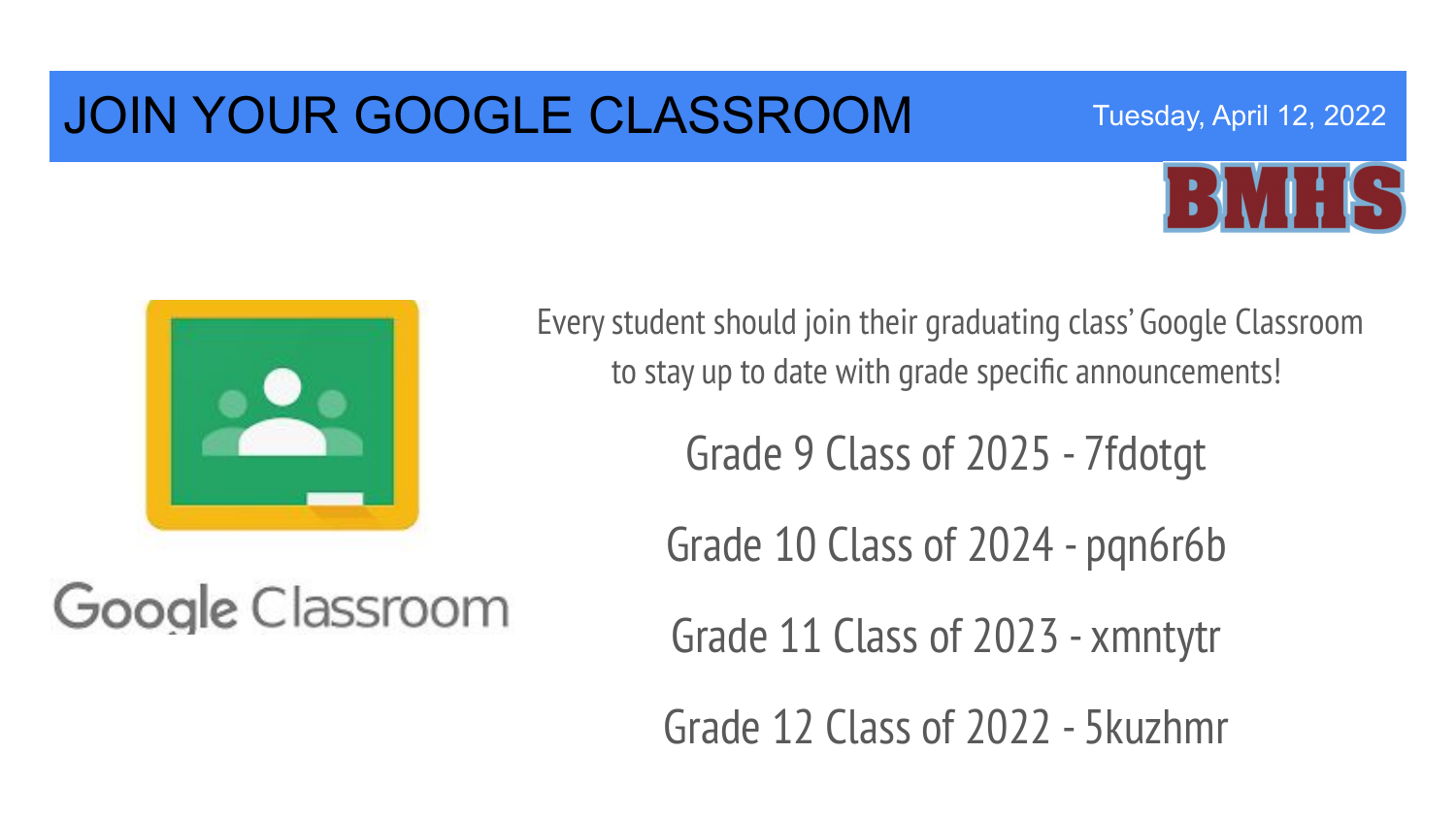

Reminder that all students must complete and pass the daily COVID-19 self-screening tool each day, prior to attending in-person learning.

Students will be asked, upon arrival at school, to confirm that it has been completed. QR Codes will also be posted outside the entrances to the school building.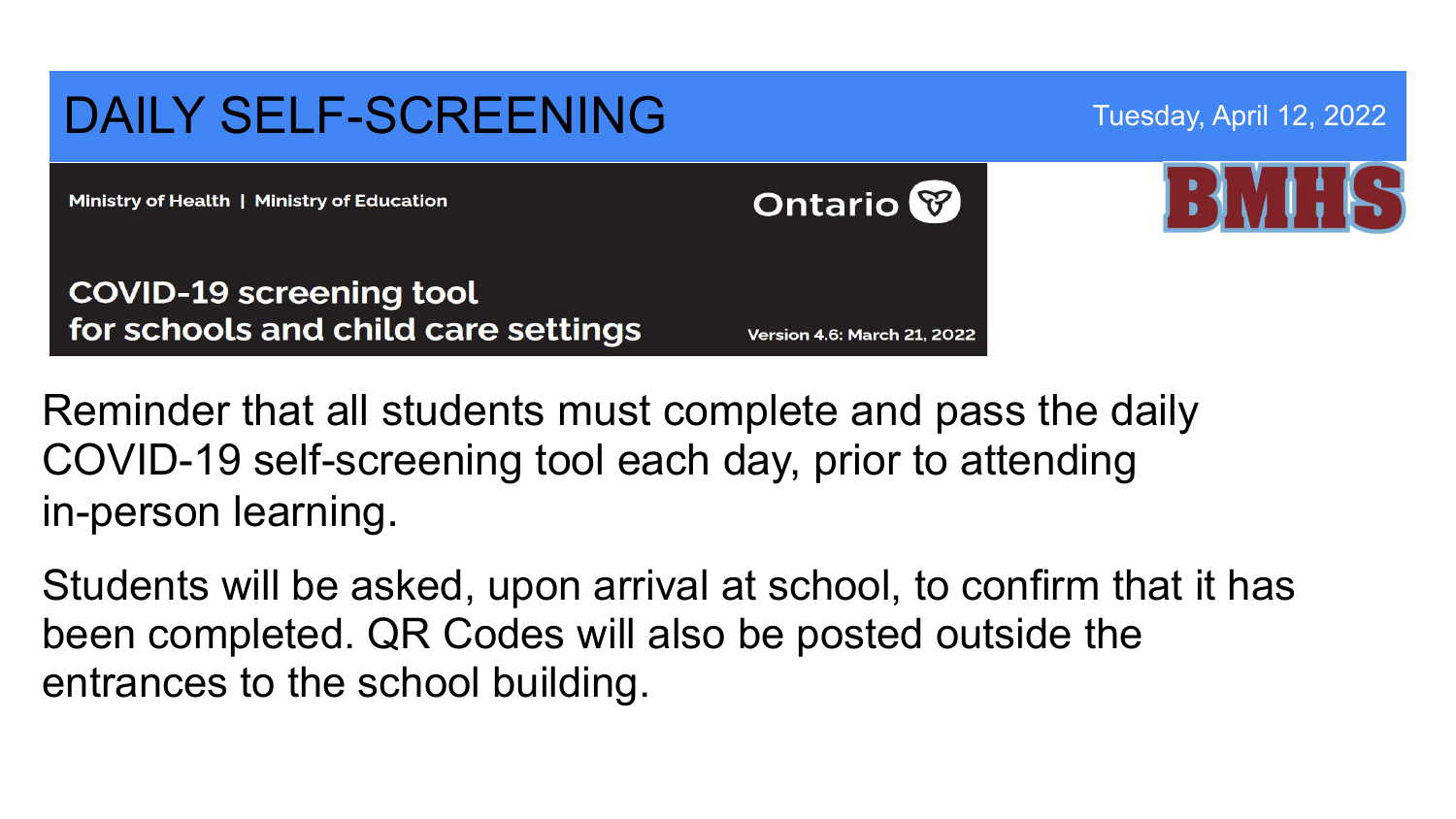## WELLNESS Tuesday, April 12, 2022

Do you want to win candy? This week's Wellness Challenge is "Where's Wellness?" On Wednesday at lunch, find the Wellness group scattered across the school, complete the challenge and win a prize. There are 6 different groups around the building to find. Look for the feather boas.

See you there!



Photo credit:pinterest.com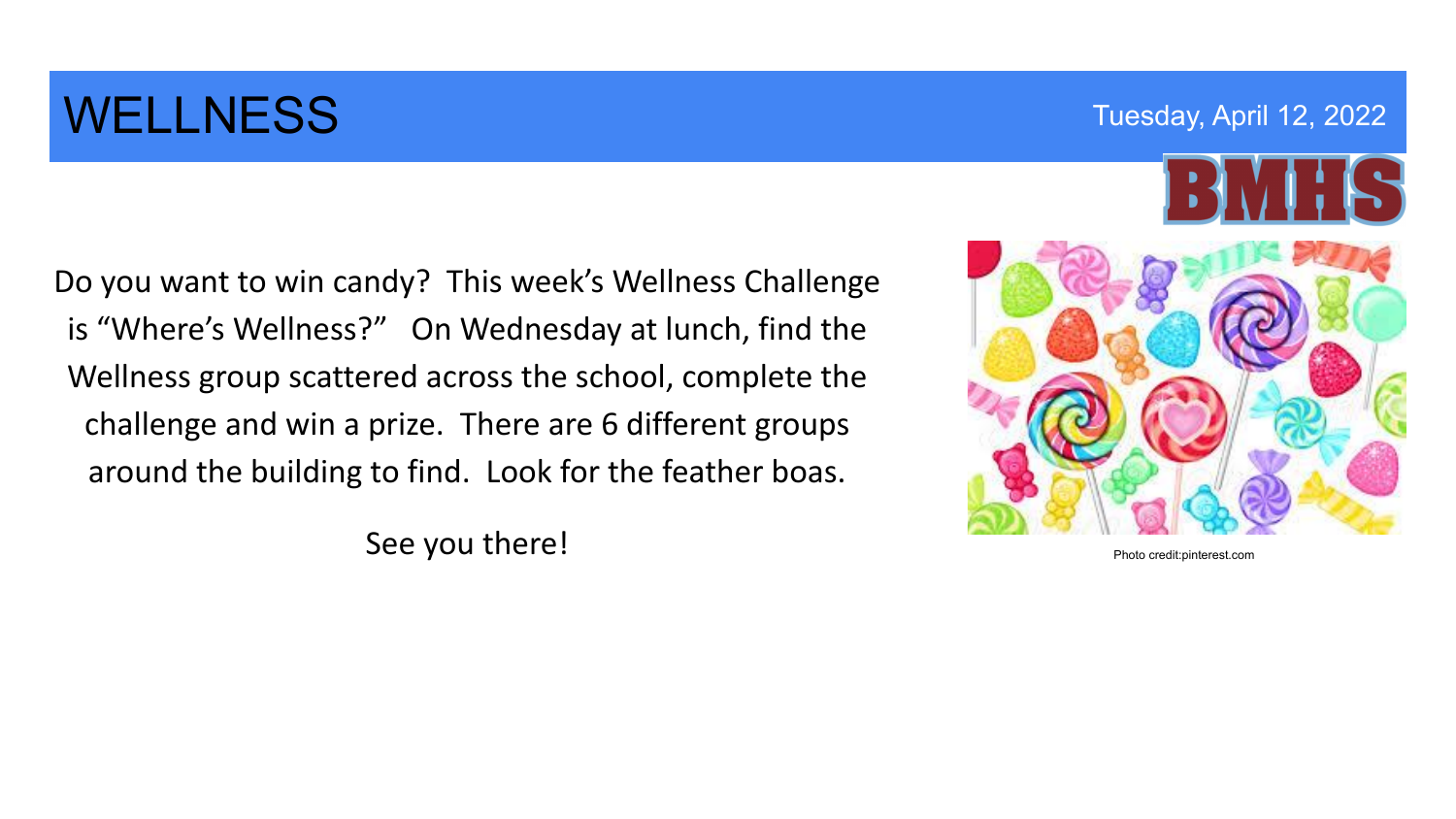#### CHARTWELLS CAFE THE THE THE THE TO TUESDAY, April 12, 2022

A quick message from Chartwells café.

Visit us in the café for our daily On the Go menu offering smoothies, fruit cups, pretzels or freshly baked goodies.

We hope to see you soon.



photocredit:clipartix.com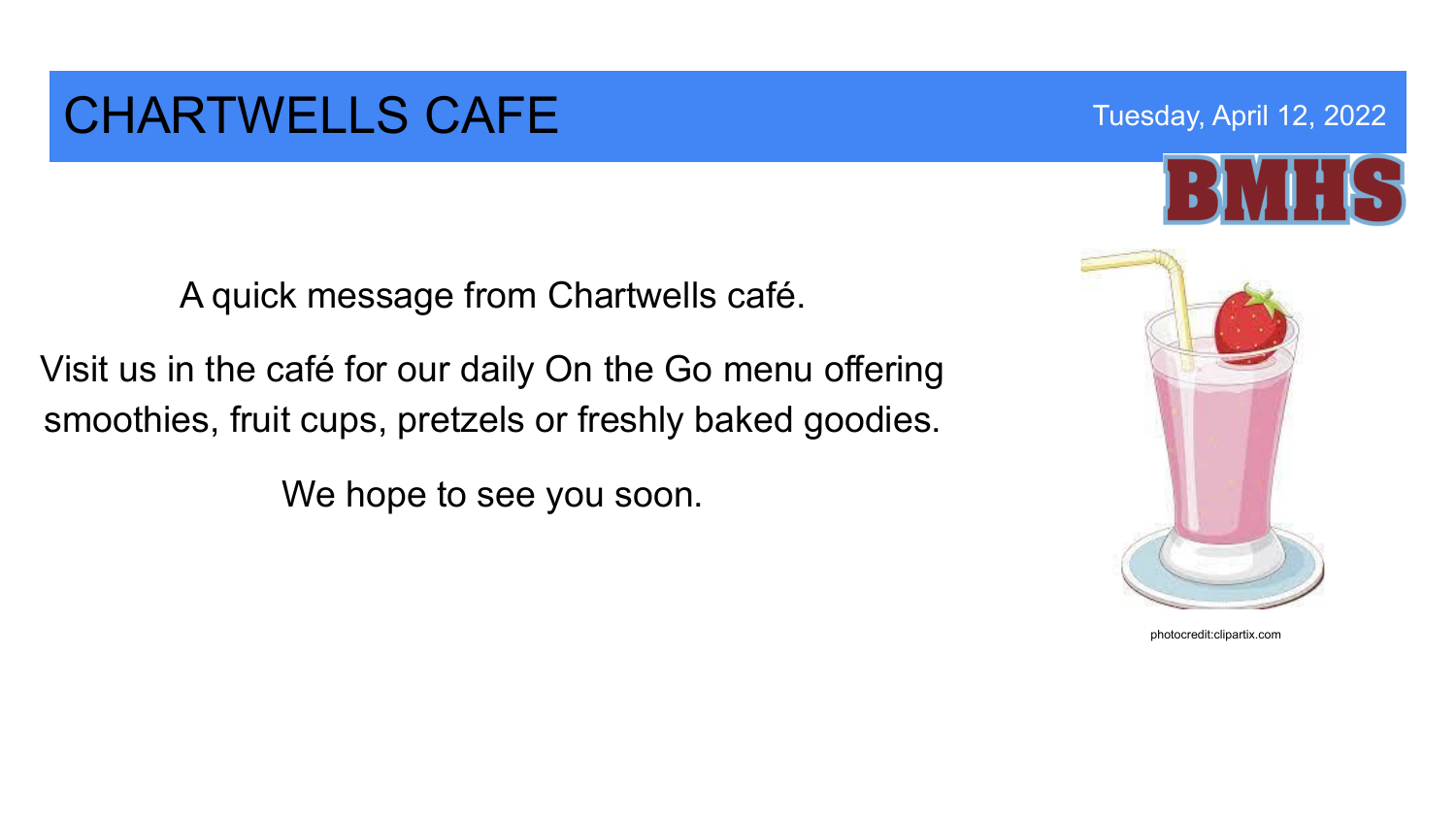#### **DANCE TEAM** Tuesday, April 12, 2022



#### Dance team will be meeting Tuesday April 12 at 11am. Attendance is mandatory.

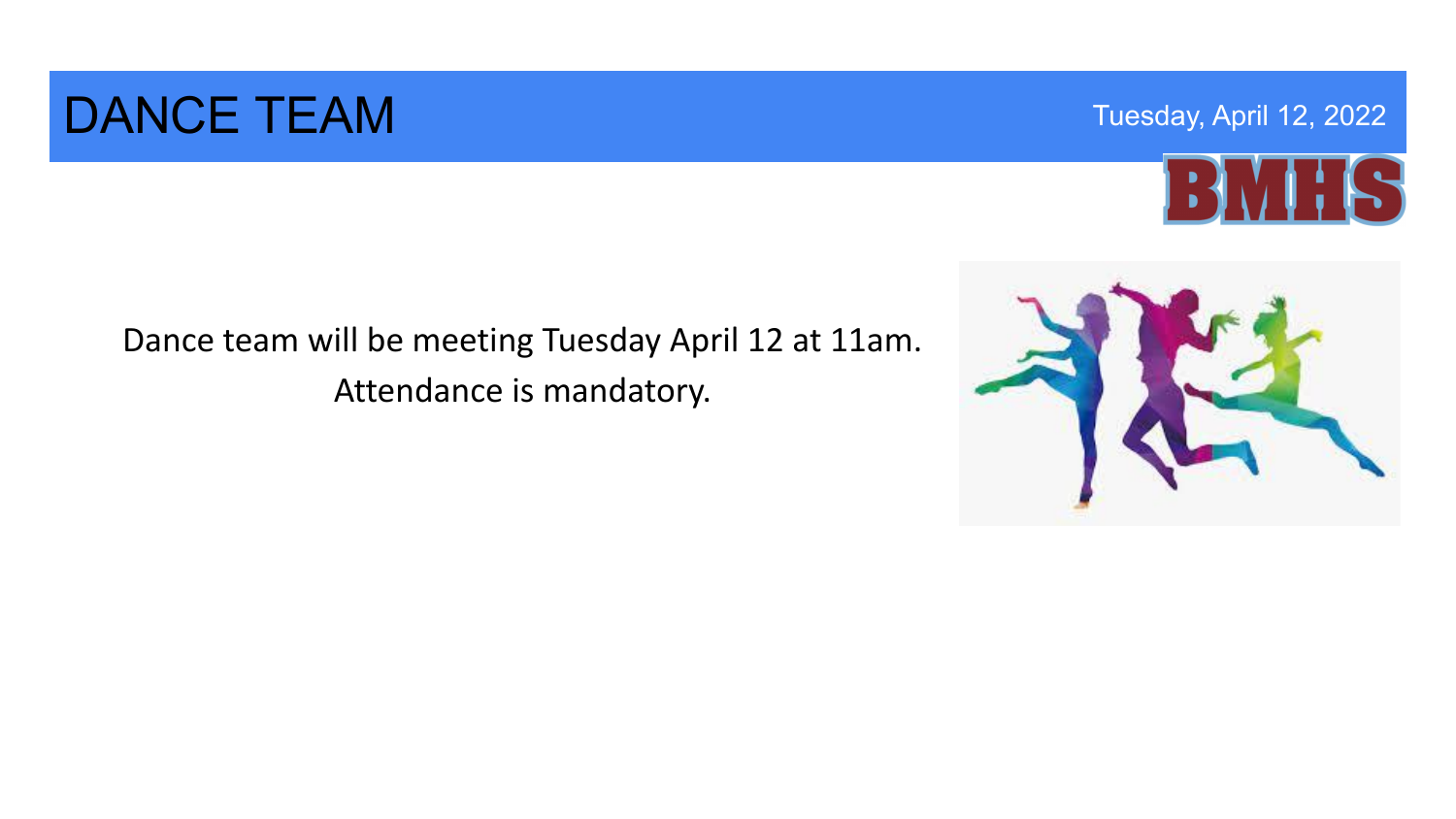#### SR GIRLS SOCCER Tuesday, April 12, 2022

Today there will be a brief meeting for the members of the Senior girls' soccer team at 10:45 am in Room 219 to discuss requirements and expectations for the upcoming season.

Players must contact Mr. Andrez if they cannot attend the meeting.



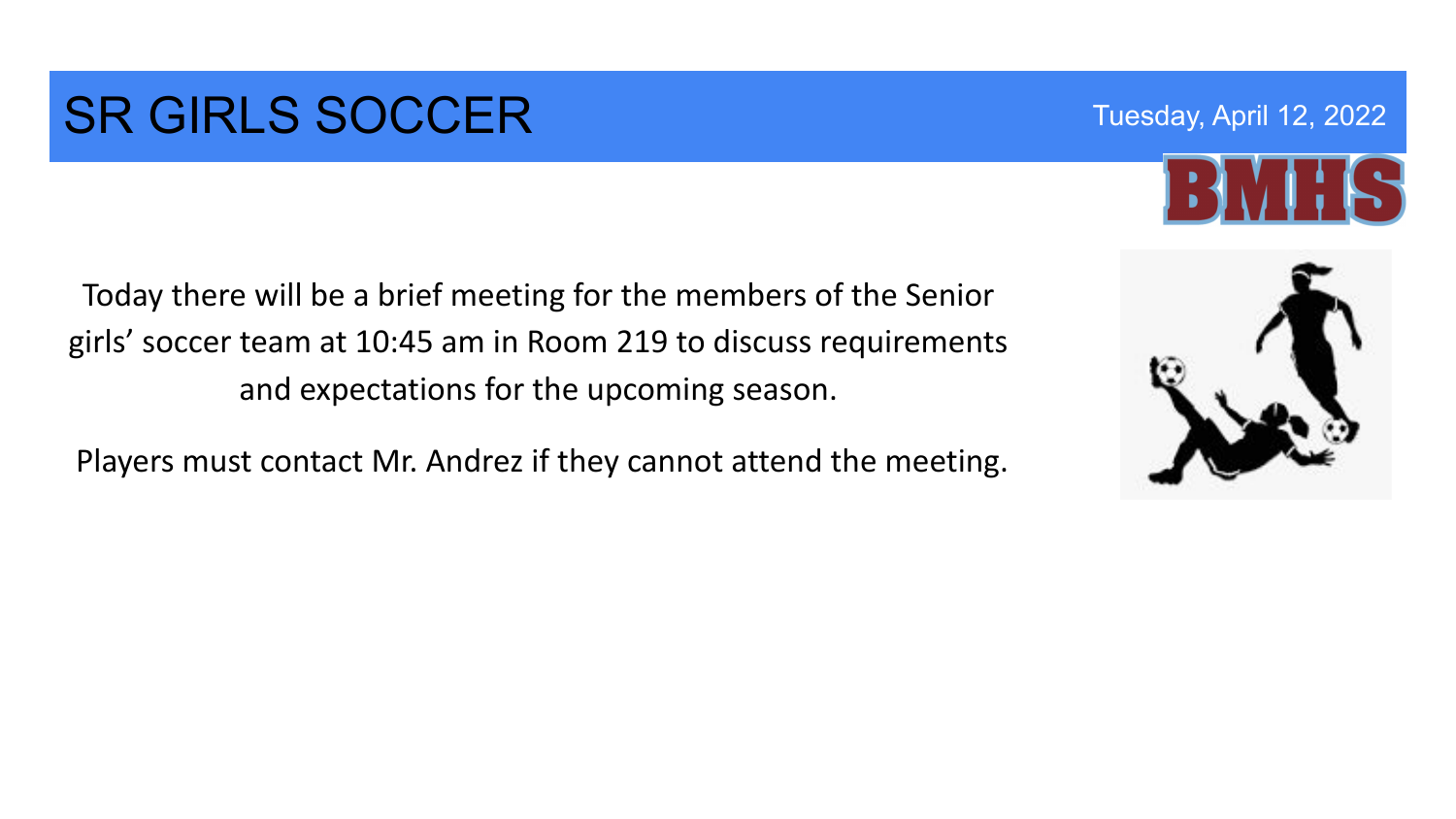#### GIRLS SLO-PITCH Tuesday, April 12, 2022

Girls Slo-Pitch Team is gearing up for tryouts. See the teams board outside the big gym to use the QR code to complete a player survey.

First team meeting will be on **Wednesday April 13th during lunch in room 114**.



photocredit:p.facebook.com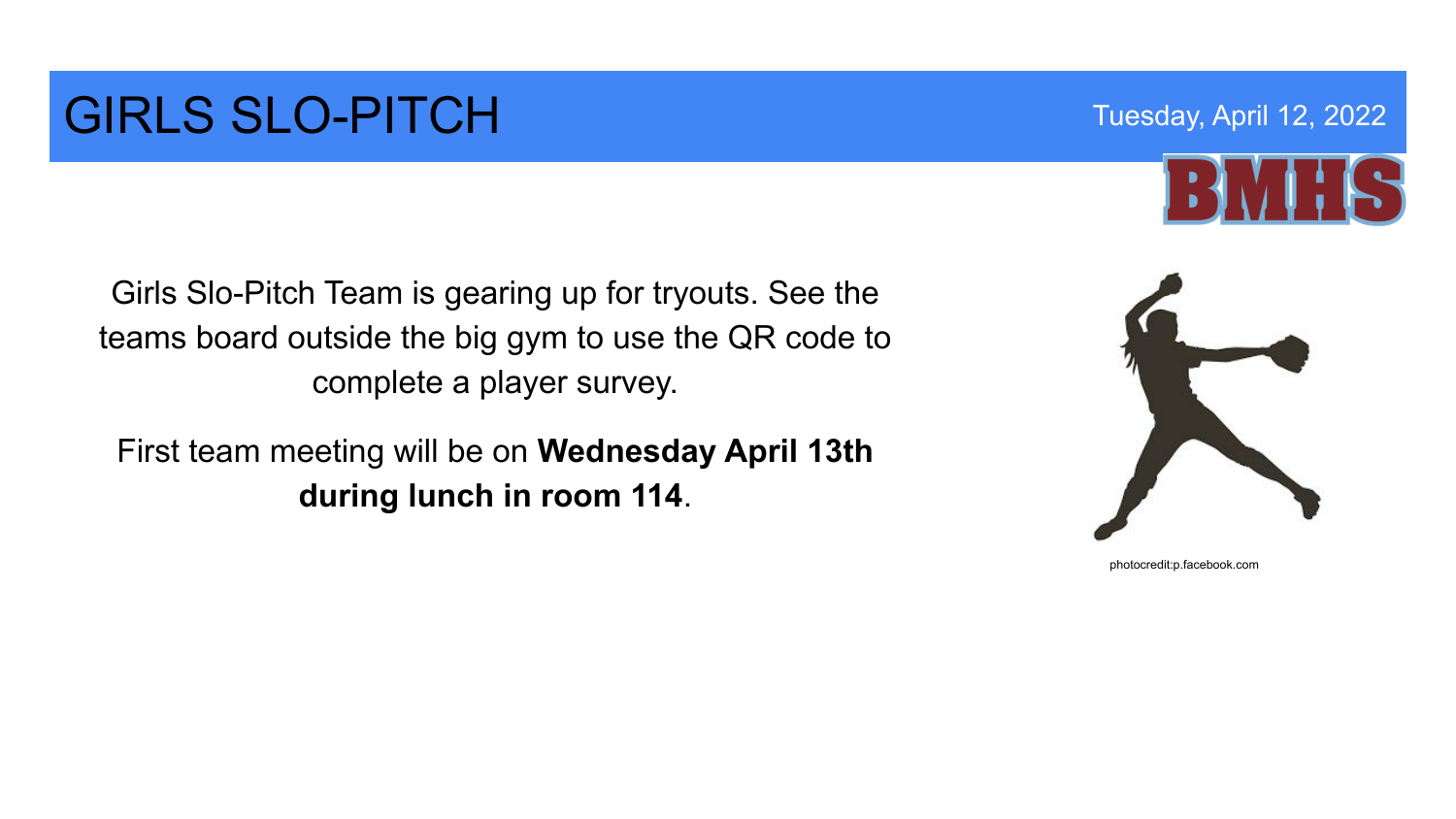## LIFE SKILLS PROM Tuesday, April 12, 2022

Hey Banting, got any old books you don't read and want to help fundraise for the life skills prom? Bring in all your old books and drop them in the box at the front of the library.



Photo credit:cliparts.zone

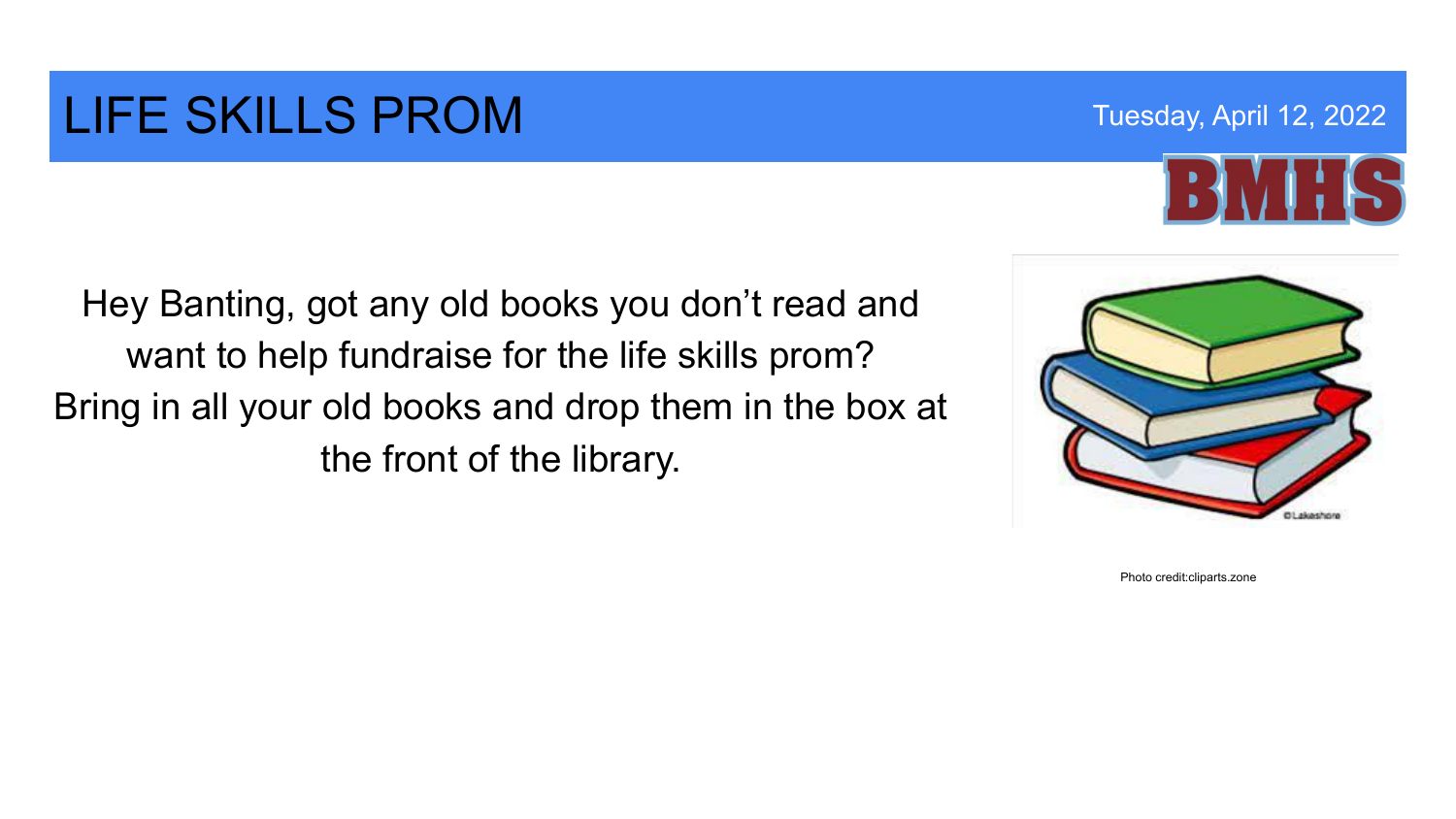#### LIFE SKILLS PROM FUNDRAISER Tuesday, April 12, 2022



HEY BANTING COME JOIN THE LEADERSHIP CLASS AT THE FRONT FOYER THIS FRIDAY TO RAISE MONEY FOR THE LIFE SKILLS PROM! WE WILL BE HOSTING ANOTHER TOONIE TOSS FOR YOU TO WIN PRIZES. BRING YOUR TOONIES OR CHANGE EQUIVALENT TO \$2 FOR A CHANCE TO WIN A PRIZE! WE HOPE TO SEE YOU THERE!



Photo credit:coinscatalog.net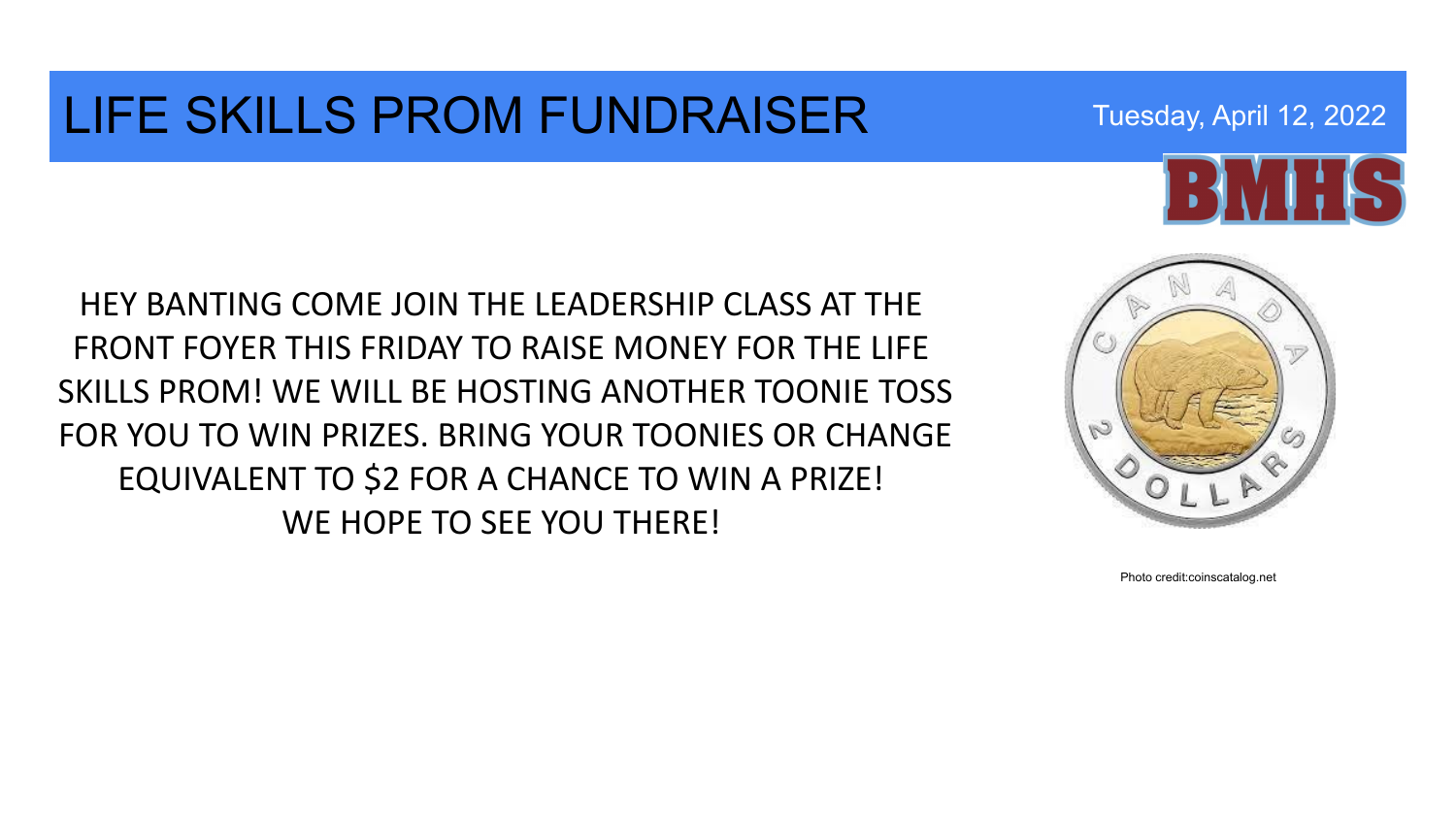#### SUMMER COMPANY Tuesday, April 12, 2022



#### **CALLING ALL STUDENTS!**

Ever had an idea for a company? Learning how to run your own student business is one of the best summer jobs you can have.

**Successful Participants Receive:** 

- Up to \$3,000 in funding
- Hands-on training
- Mentoring from local business leaders

Summer Company is open for applications

To learn more about this program and how to apply, come to the information session that will be hosted by Banting's Coop Department on April 20th, 2022 during period 2 class.

Registration is required to attend the information session. You can register in the Co-op department.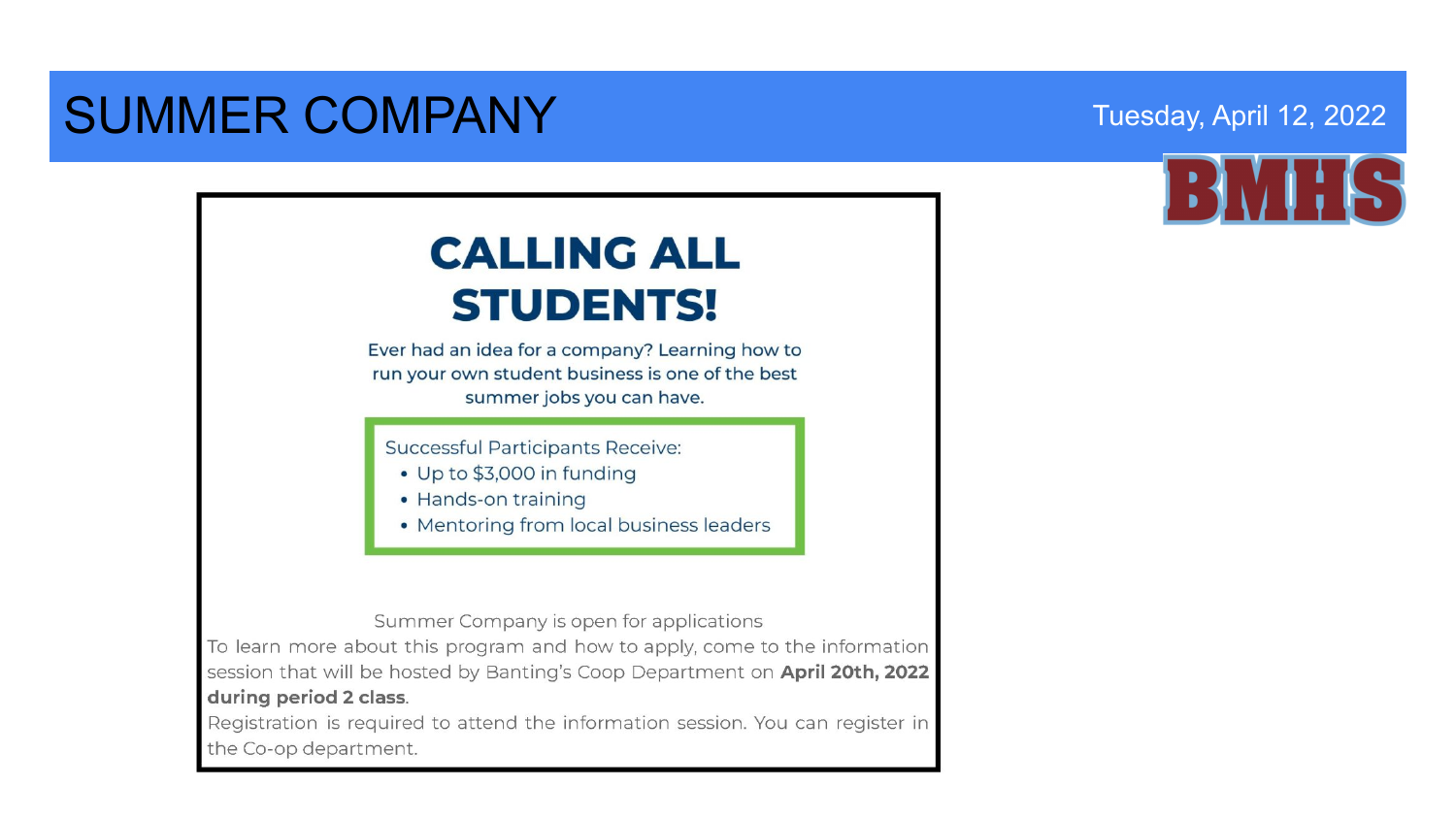# ACTIVE APRIL Tuesday, April 12, 2022